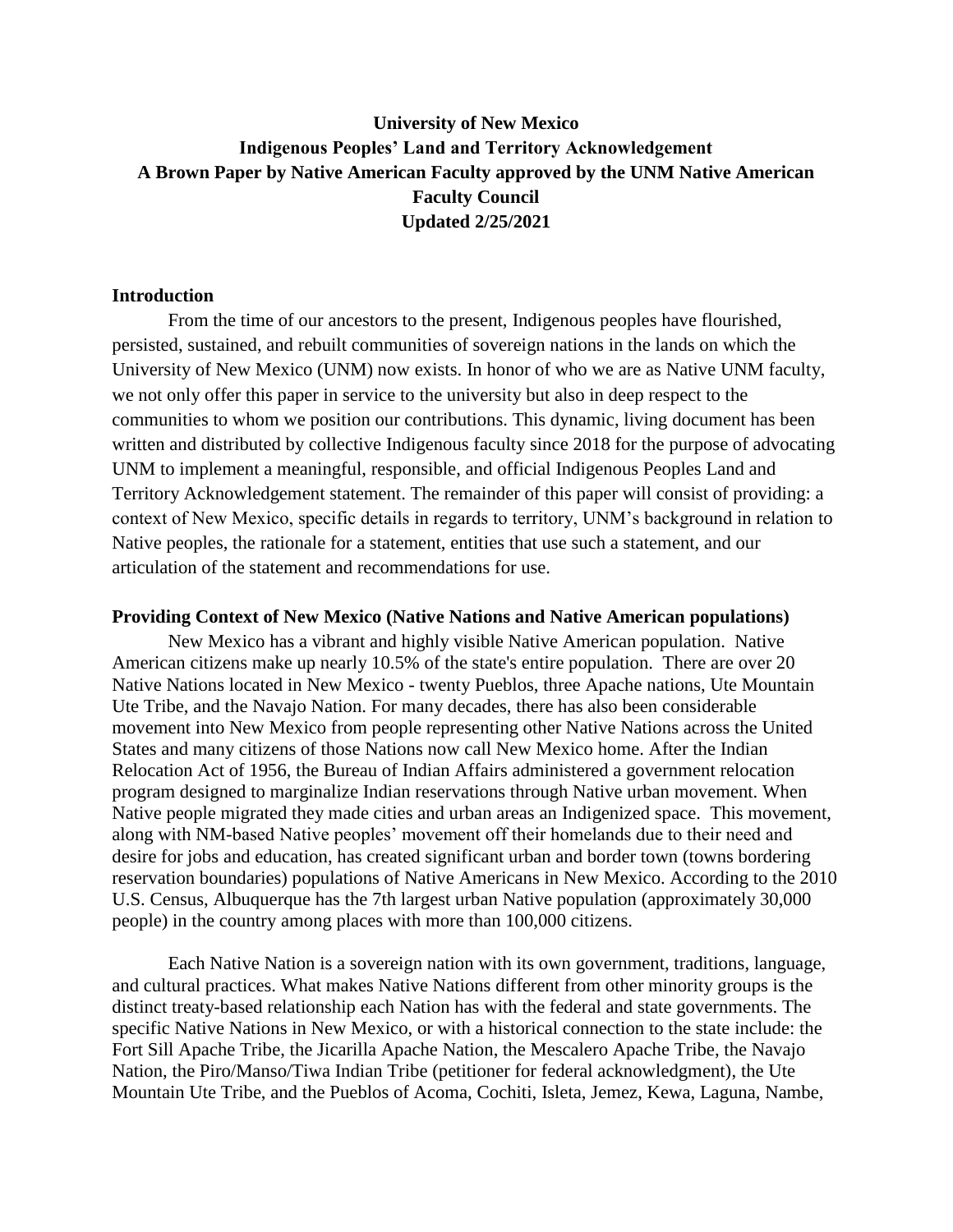Ohkay Owingeh, Picuris, Pojoaque, San Felipe, San Ildefonso, Sandia, Santa Ana, Santa Clara, Taos, Tesuque, Ysleta del Sur (All Pueblo Council of Governors Member), Zia, and Zuni.

### **Physical Territory of University of New Mexico -main campus**

The UNM campus is located on  $600$  acres  $(2.4 \text{ km}^2)$  in Albuquerque, New Mexico on the heights a mile east of Downtown Albuquerque, and is split in three parts – central, north, and south campus. The central campus is situated between [Central Avenue](https://en.wikipedia.org/wiki/Central_Avenue_(Albuquerque)) on the south, Girard Boulevard on the east, Lomas Boulevard on the north, and University Boulevard on the west, and is home to the main academic university. The North Campus, which includes the medical and law schools, and the University of New Mexico hospital is located on the north side of Lomas across from the central campus. The South campus is located a mile south of the central campus, centered around the intersection of University Boulevard and Avenida César Chavez, and includes most of UNM's athletic facilities.

### **UNM Background - Native American Context**

Native peoples have lived in New Mexico and the Southwestern region of the United States for thousands of years. The University of New Mexico (UNM) is located in the heart of Indian Country. It is a place where no Native American students attended for the first forty years of its existence; a college where financial sustainability has always been a concern; a place where Native Americans had to create spaces for themselves; and a college where Native Americans have regarded with the complex and complicated feelings of anger, frustration, nostalgia, and affection.

On February 28, 1889 the New Mexico Territorial Legislature approved the establishment of a state university in the town of Albuquerque. The first classes started three years later in 1892. One hundred and eight men and women took classes. None of them were Native American. From 1892 to 1927, almost no Native American students attended the University of New Mexico. During this time, education for Native students was generally limited to vocational schooling, yet some colleges like Dartmouth and Harvard committed to educating Native students alongside their general student population. Beginning with President James Zimmerman's administration in 1927, thousands of Native American students have attended and graduated from UNM.

 UNM had a curriculum based on western ideology and epistemology. Many Native American students in the late nineteenth and early twentieth centuries were sent to boarding schools run by the Bureau of Indian Affairs (BIA). Very few Native American men and women attended colleges and universities during this time. The primary mission of boarding school was to assimilate Native American children into an American way of life. Thousands of Native American children were educated in boarding schools and for many of them they became alienated from their own home communities as well as American society. For some, boarding school education helped them succeed in American life while for others it was a devastating and traumatic experience contributing to an early death.

A relationship was formed between the University of New Mexico Hospital (UNMH) and Native Americans after a federal contract was signed in 1952 between the Bureau of Indian Affairs, the Indian Health Service, the Bernalillo Board of County Commissioners, the Board of Trustees of Bernalillo County Hospital, and the State of New Mexico for Bernalillo County.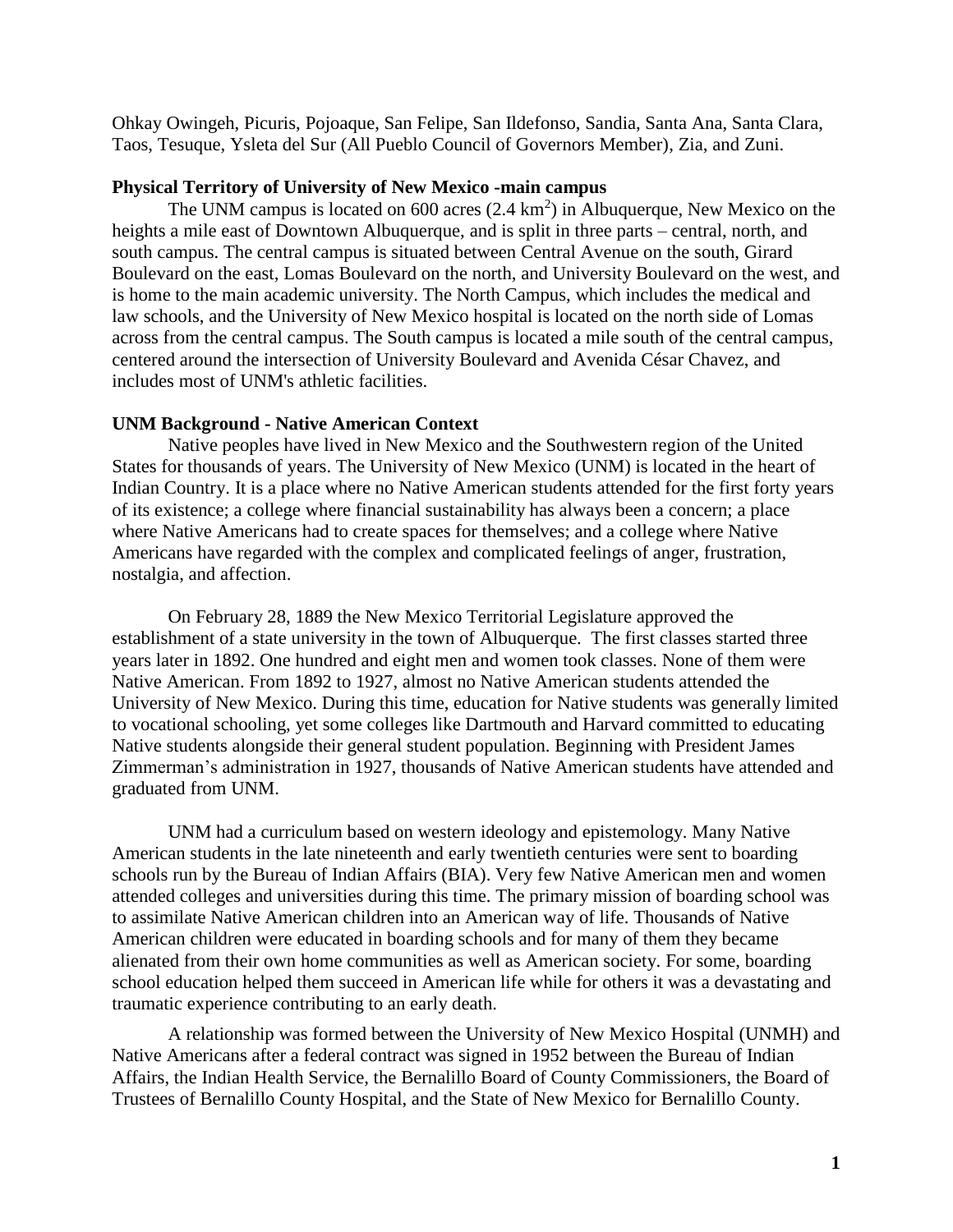UNMH agreed to receive and treat Native American patients as part of this contract, which has been periodically updated since its original signing. Several other UNM entities have also developed and work continuously on strengthening relationships with Native Nations and Indigenous peoples.

The UNM Indigenous Peoples Land and Territory Acknowledgement statement was presented to and accepted by New Mexico tribal officials during a meeting between tribal officials and UNM President Garnett Stokes in 2020.

### **Background and Rationale on Indigenous Land and Territory Acknowledgment**

As stated before there are twenty-five tribal nations who have territorial connections within the State of New Mexico, we hope that by UNM honoring and using an Indigenous Land and Territory Acknowledgment we will begin to institutionalize Indigenous Peoples as a living part of the university's memory. The formalization of an Indigenous Land and Territory Acknowledgment began in early spring 2018. The development has now moved forward from one Native American faculty member to a group of Native American faculty who support this idea and policy to be embedded and practiced at the University of New Mexico (see DEI website for a list of authors). The hope is that the UNM administration and Board of Regents support such a statement that we begin to center an Indigenous perspective and a collective Indigenous voice. This should be inherently done but it is still lacking throughout the university's policies and practices. This is a basic right as stated by the UNDRIP (United Nations Declarations on the Rights of Indigenous Peoples), article 15. There are additional articles from this document that are relevant to this statement: Articles 1, 8, 13, 15, 16, 21, 24, 26, and 31.

Article 15 states:

- 1. Indigenous peoples have the right to the dignity and diversity of their cultures, traditions, histories and aspirations which shall be appropriately reflected in education and public information.
- 2. States shall take effective measures, in consultation and cooperation with the Indigenous peoples concerned, to combat prejudice and eliminate discrimination and to promote tolerance, understanding and good relations among Indigenous peoples and all other segments of society.

#### **Listing the university and organizations that utilize this type of statement**

There are few universities and colleges who have a policy and practice through the upper administration in acknowledging the Indigenous peoples and territory. Those universities include, but are not limited to, Arizona State University, University of Toronto (in Ontario, Canada), Indiana University, Colorado State University, and South Dakota State University. However, there is an increase in education based organizations who utilize a similar protocol at the opening of their conferences and events. Some of those specifically known to do this are: American Indian Studies Association, the National Indian Education Association, National Association of Student Personnel Administrators, Native American and Indigenous Studies Association, Association for the Study of Higher Education, and the American Educational Research Association Indigenous Peoples of the Americas Special Interest Group. Now that there is more vocalization and reclaiming of our Indigenous ways of being Indigenous scholars,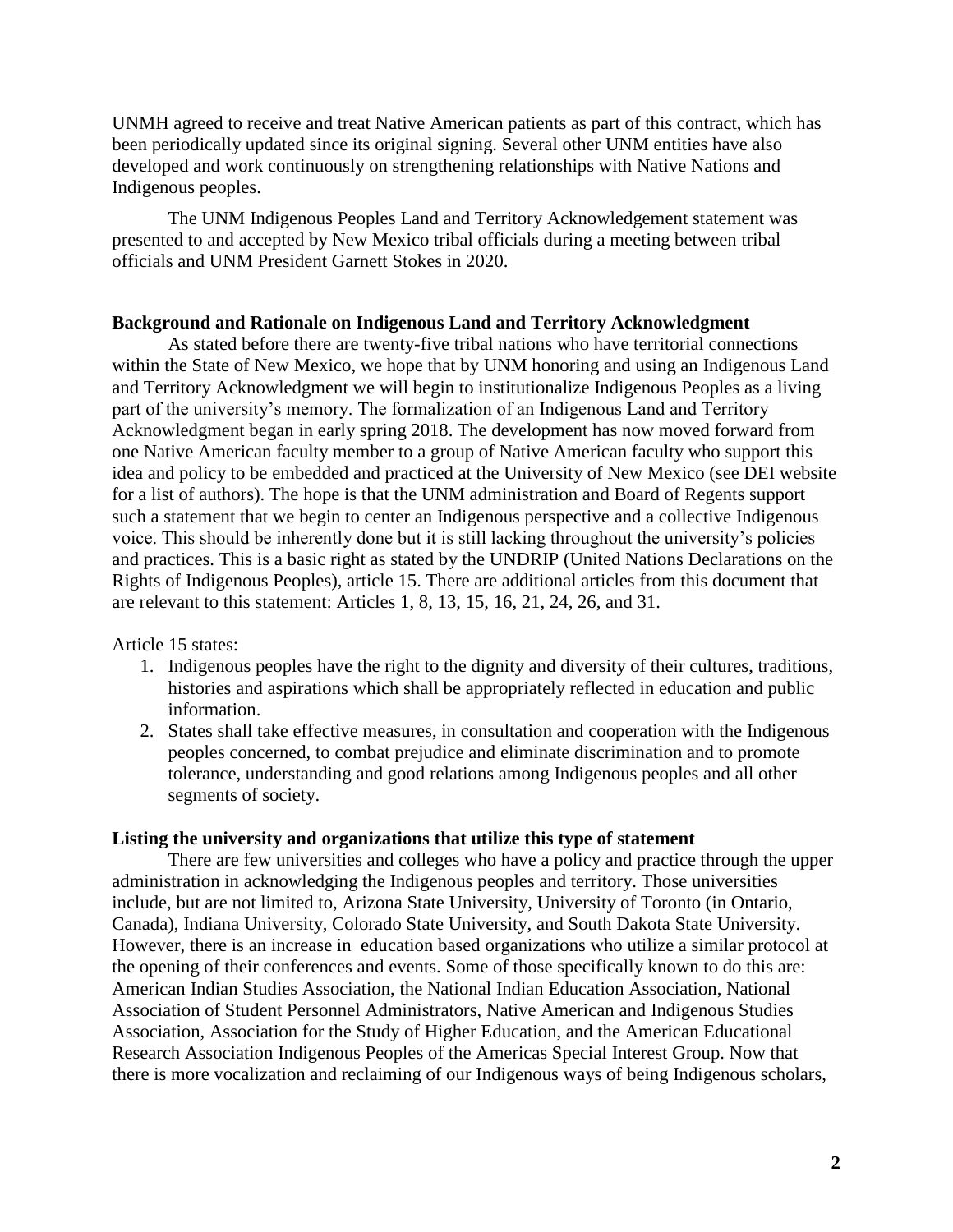practitioners and peoples are demanding and working towards making this type of statement the new norm for academia and conference proceedings.

### **Suggested UNM Indigenous Peoples' Land and Territory Acknowledgment (updated 02/18/2020)**

The recommended acknowledgement state to be used as stated below:

## **UNM Land Acknowledgement Statement**

*Founded in 1889, the University of New Mexico sits on the traditional homelands of the Pueblo of Sandia. The original peoples of New Mexico – Pueblo, Navajo, and Apache – since time immemorial, have deep connections to the land and have made significant contributions to the broader community statewide. We honor the land itself and those who remain stewards of this land throughout the generations and also acknowledge our committed relationship to Indigenous peoples. We gratefully recognize our history.*

### **How and when it would be used**

We welcome all members, both Native and non-Natives, of the UNM community to share the land acknowledgement in their classes, on their syllabus, in meetings, public gatherings, and or prayers. The statement could be read out loud at events and shared on agendas and other documents. We recommend that this acknowledgement also be incorporated at Board of Regents meetings, convocations (university wide and college specific), and other major events held by UNM. The Indigenous Peoples' land and territory acknowledgement recognizes and shows respect for the traditional lands occupied by the Indigenous peoples in New Mexico.

### **How to use in syllabus**

UNM Instructors may adopt this land acknowledgment statement to place in their course syllabus. Instructors could adapt the statement to show specific ways that their course honors the land acknowledgment. By having the background provided in this Brown Paper, written by Native colleagues, Instructors would have the self-assurance that including a Land Acknowledgement in their syllabus is genuine on their personal behalf.

### **How to be adopted by other programs/departments**

UNM colleges, schools, departments, and programs may adopt this land acknowledgment and adapt it to reflect their specific values and to reflect their specific relationships and initiatives with Indigenous peoples.

### **Student and Alumni organizations**

Student and Alumni groups are welcome to use the land acknowledgement in meetings, public gatherings and prayers.

### **Request for use of this statement**

We formally request use of the Indigenous Peoples' Land and Territory acknowledgement statement by the UNM President, administrators, faculty, and any other staff within the university. We hereby, request this be effective immediately and that it be disseminated for support and incorporation.